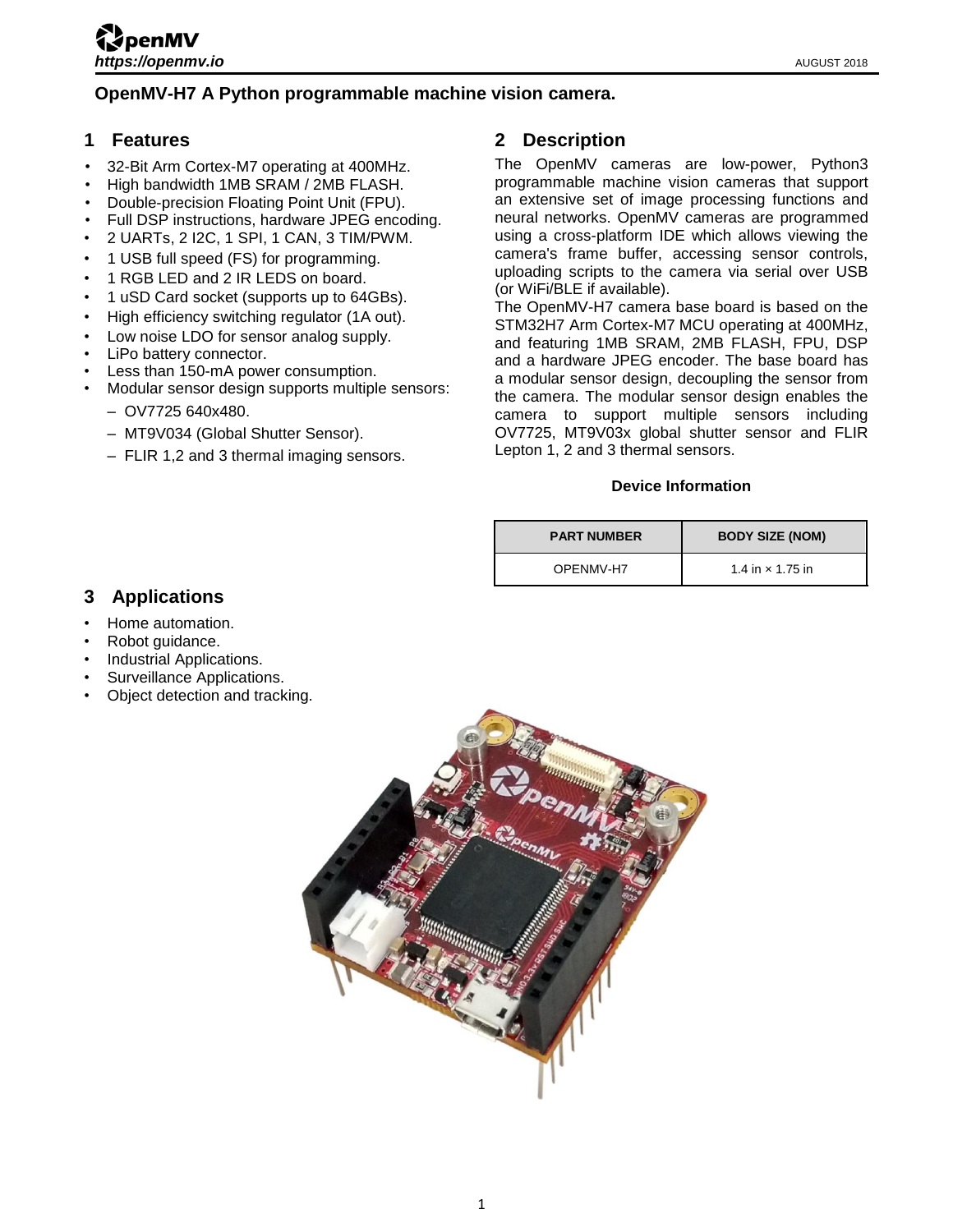# **Table of Contents**

| 5.1 |  |
|-----|--|
| 6   |  |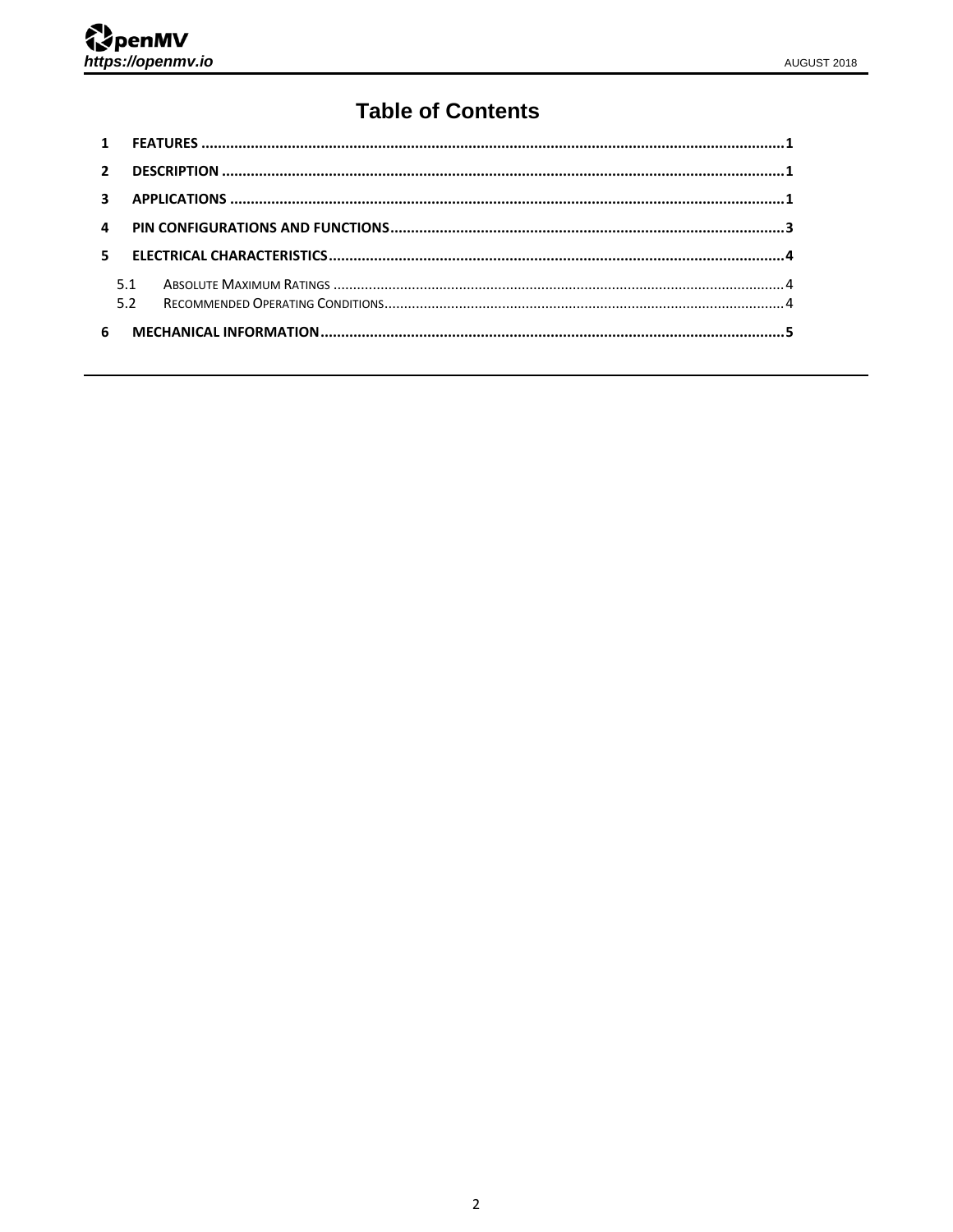# <span id="page-2-0"></span>**Pin Configurations and Functions**



# **Pin Functions**

| Pin                                |                             |                | <b>Description</b>                                  |  |  |
|------------------------------------|-----------------------------|----------------|-----------------------------------------------------|--|--|
| <b>No</b><br><b>Name</b><br>Header |                             |                |                                                     |  |  |
|                                    | <b>J1 Pin Configuration</b> |                |                                                     |  |  |
|                                    | 1                           | P <sub>0</sub> | UART1 RX - TM1 CH3N - SPI 2 MOSI                    |  |  |
|                                    | $\overline{2}$              | P <sub>1</sub> | UART1 TX - TM1 CH2N - SPI 2 MISO                    |  |  |
|                                    | 3                           | P <sub>2</sub> | CAN2 TX - TM1 CH1N - SPI 2 SCLK                     |  |  |
| J <sub>1</sub>                     | 4                           | P <sub>3</sub> | CAN2 $RX - SPI 2 SS$                                |  |  |
|                                    | 5                           | P <sub>4</sub> | TIM2 CH3 - I2C 2 SCL - UART 3 TX                    |  |  |
|                                    | 6                           | P <sub>5</sub> | TIM2 CH4 - I2C 2 SDA - UART3 RX                     |  |  |
|                                    | $\overline{7}$              | P <sub>6</sub> | TIM2 CH1 $-$ DAC $-$ ADC                            |  |  |
|                                    | 8                           | 3.3            | 3.3V Rail (250 mA Supply MAX).                      |  |  |
|                                    | <b>J2 Pin Configuration</b> |                |                                                     |  |  |
|                                    | 1                           | <b>RST</b>     | Reset (Connect to GND to reset).                    |  |  |
|                                    | $\overline{2}$              | <b>BOOT</b>    | Boot 0 (Connect to 3.3V for DFU mode).              |  |  |
|                                    | 3                           | <b>SYN</b>     | Frame synchronization pin (Use to frame sync cams). |  |  |
| J2                                 | 4                           | P <sub>9</sub> | Servo3 - TIM4 CH3                                   |  |  |
|                                    | 5                           | P <sub>8</sub> | Servo2 - TIM4 CH2 - I2C4 SDA                        |  |  |
|                                    | 6                           | <b>P7</b>      | Servo1 - TIM4 CH1 - I2C4 SCL                        |  |  |
|                                    | $\overline{7}$              | <b>VIN</b>     | $VIN (3.6V - 5V).$                                  |  |  |
|                                    | 8                           | <b>GND</b>     | <b>GND Rail</b>                                     |  |  |
|                                    |                             |                | <b>J3 Pin Configuration</b>                         |  |  |
|                                    | 1                           | <b>SWC</b>     | Serial wire debug clock.                            |  |  |
|                                    | $\overline{2}$              | <b>SWD</b>     | Serial wire debug data.                             |  |  |
| J3                                 | 3                           | <b>RST</b>     | Reset (active low).                                 |  |  |
|                                    | 4                           | 3.3V           | 3.3V rail (500 mA Supply MAX)                       |  |  |
|                                    | 5                           | <b>GND</b>     | <b>GND</b> rail                                     |  |  |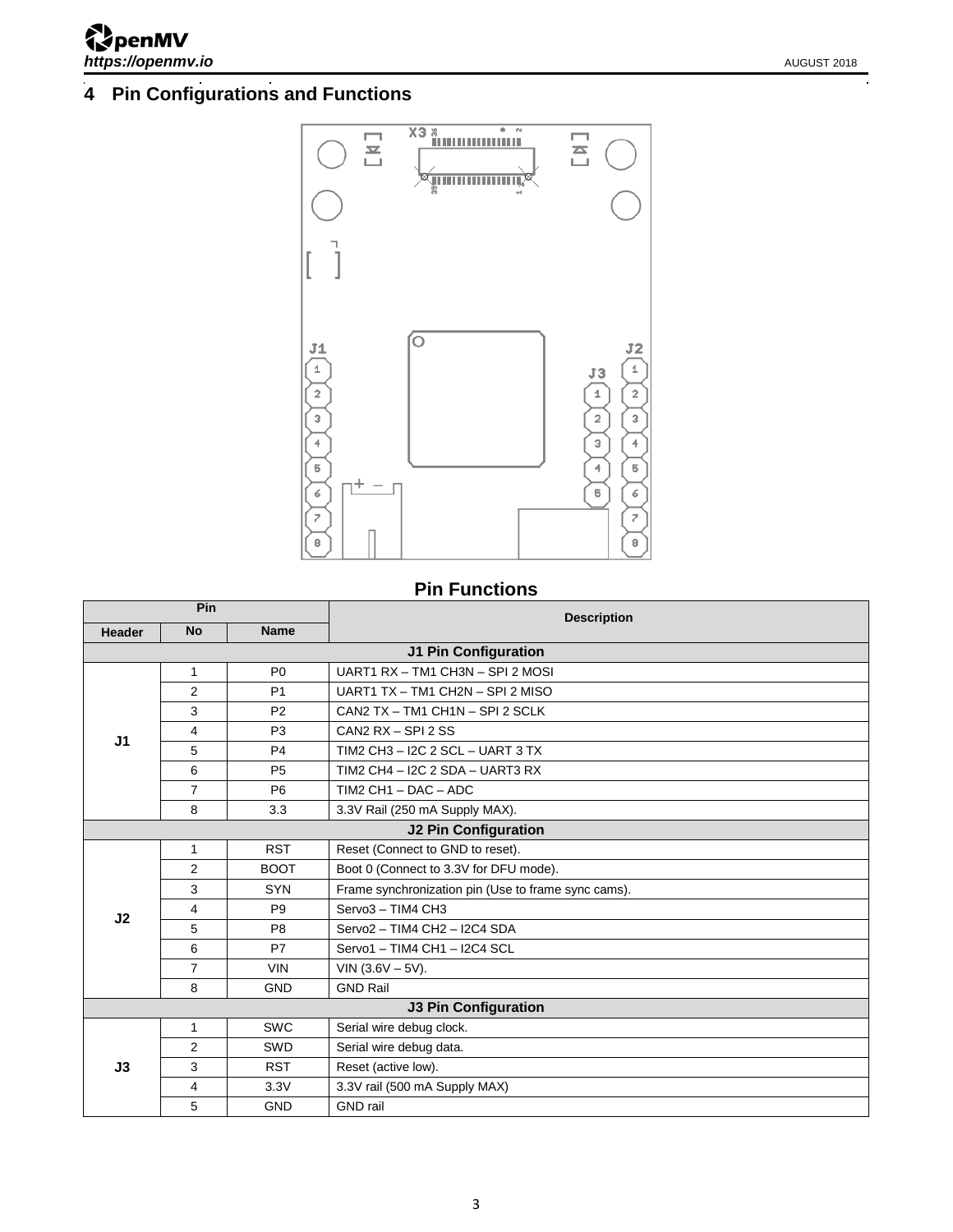## <span id="page-3-0"></span>**5 Electrical Characteristics**

### <span id="page-3-1"></span>**5.1 Absolute Maximum Ratings<sup>1</sup>**

| <b>SYMBOL</b>                | <b>RATINGS</b>                                            | <b>MIN</b> | <b>MAX</b> | <b>UNIT</b> |
|------------------------------|-----------------------------------------------------------|------------|------------|-------------|
| $V_{\text{IN}}$              | External input supply voltage range.                      | 3.6        | 5.5        |             |
| $V_{\text{OUT}}$             | External output supply voltage range.                     |            | 3.3        | V           |
|                              | Input voltage range on ADC/DAC pins.                      | $-0.3$     | 4.0        |             |
| $V_{VQ}$                     | Input voltage range on any other pins.                    | $-0.3$     | 7.3        |             |
| $I_{\text{OUT}}$             | External output supply current range.                     |            | 600        |             |
|                              | Output current sunk by any I/O and control pin            |            | 20         | mA          |
| $I_{\text{IO}}$              | Output current sourced by any I/O and control pin         |            | $-20$      |             |
|                              | Total output current sunk by all I/Os and control pins    |            | 140        | mA          |
| $\Sigma I_{\text{LO}}$       | Total output current sourced by all I/Os and control pins |            | 140        |             |
| T,                           | Junction temperature.                                     |            | 125        | °C          |
| ${\mathsf T}_{\textsf{stq}}$ | Storage temperature.                                      | $-65$      | 150        |             |

### <span id="page-3-2"></span>**5.2 Recommended Operating Conditions**

| <b>SYMBOL</b>    | <b>RATINGS</b>                         | <b>MIN</b> | <b>MAX</b> | <b>UNIT</b> |
|------------------|----------------------------------------|------------|------------|-------------|
| $V_{\text{IN}}$  | External input supply voltage range.   | 3.6        | 5.0        |             |
| $V_{\text{OUT}}$ | External output supply voltage range.  |            | 3.3        |             |
|                  | Input voltage range on ADC/DAC pins.   | $-0.3$     | 3.6        |             |
| $V_{VQ}$         | Input voltage range on any other pins. | $-0.3$     | 5.0        |             |
| $I_{\text{OUT}}$ | External output supply current range.  |            | 500        | mA          |
|                  | Junction temperature.                  | $-40$      | 125        | °C          |

(1) Stresses beyond those listed under *Absolute Maximum Ratings* may cause permanent damage to the device. These are stress ratings only, which do not imply functional operation of the device at these or any other conditions beyond those indicated under *Recommended Operating Conditions*. Exposure to absolute-maximum-rated conditions for extended periods may affect device reliability.